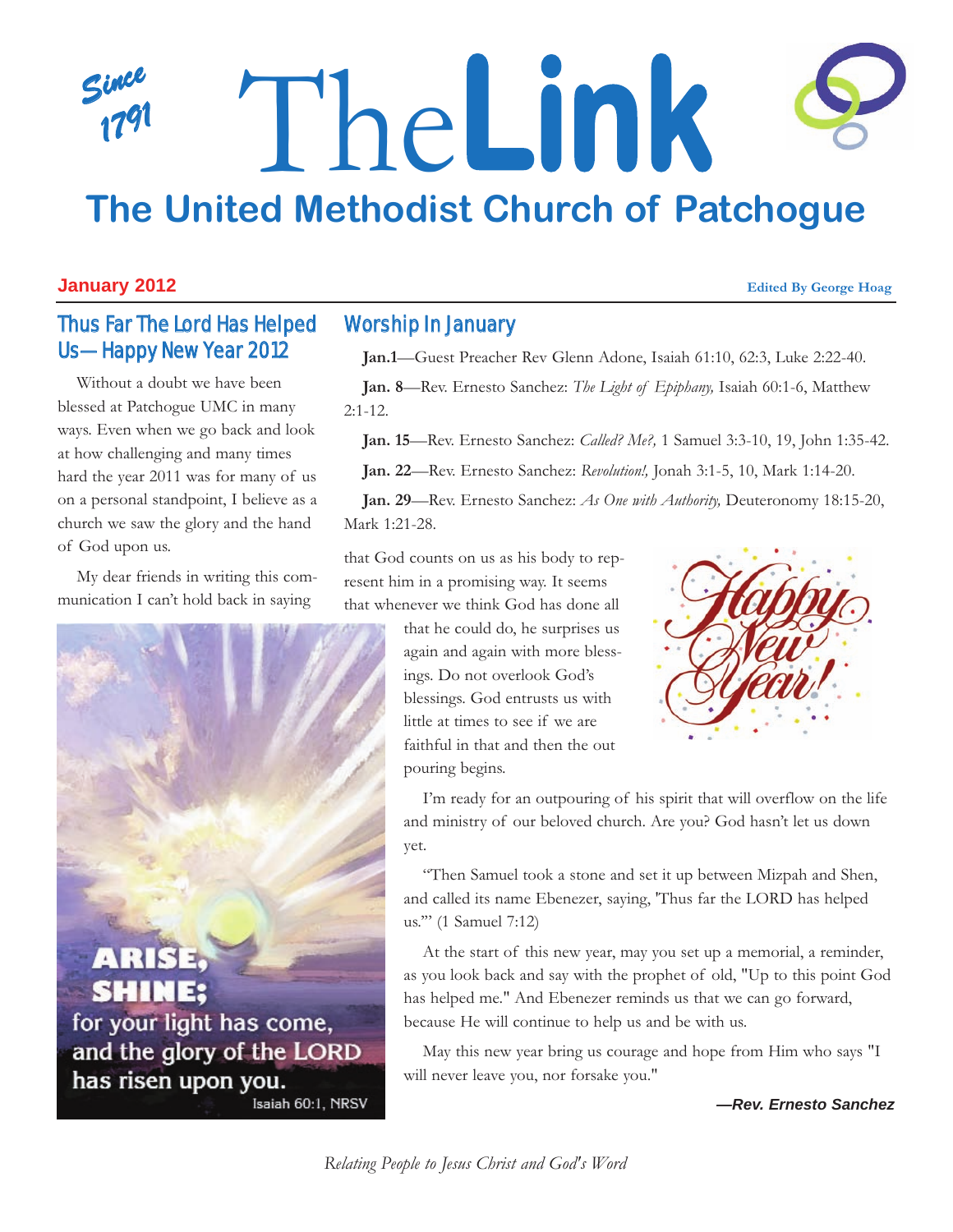# <sub>Circle</sub> of Concern

For Bereavement: For the Family and Friends of Kitty Brunnemer. *For Guidance:* 

Lisa D., Barbara McAllister, Ray Clark, Maj. Don Cornwell stationed in South Korea, Cat Placement and Rescue, Michael Dellazizzi and family, Michael Amarati, Philip Demacos, Joanne, Robert C. Hiene, the Americo Family, Rose Conti, Holly Nelson, Lisa Prince, the family of Alex Pearson, he is in a nursing home, he is the father-in-law of Lenny Pearson, Joan, the Neuman family, Wilfredo Franco, Mary (co-worker of Betty Rice, Monica, Patrick Keena, Sheila Dreaper, Frank Whalen, Rubano, Sofia and her family, John Casale, Our Troops and Veterans, Dean and family, Rachel Nason, all those who have lost their jobs, Eileen Paduano, Carlos Alvarado, for the Nations of Africa, Tim and Paul, Christine, Mr. Bralla, Pete and Carol Moore, prayers of comfort for police and fireman and all those who risk their lives to make ours safe and better, Glenn Hollins, Raquel Miller, Emma Easley, Tom, Mike, Matt, Brian, Justin, Ray Anderson, Lori, Irene Catalino, Justin and Dean Angell, Pat, Lisa, Ben and baby Anna, Heather Reiss, James Wright's Grandmother, Barry Burrell and Linda, Stephen Martin, Rosalie Rosen, Lori Purificato, Ashley Lauren and Jose Garcia. For those in our church community who are fighting against cancer, Linda Morgan. Luigi, Maureen, Tom Mansfield and friends, Emma Evelend, Lisa, Barbara Rago, Amy Vining, Catherine Weber's aunt, Esmeralda Coppola, Carmen Marrero, Loriann, David , Kathleen Russo, and all humanity that are sick and suffering in the world.

#### *These Who are Hospitalized:*

Josh Boneventure, Frank, Nana Grace, Nancy Marshall, Bertha Smith, Lee Hollowell, Mary Payne, Harry Watson, Debbie Fiore, Patrick Diamond, John Vanderzalm, Layden John Clark, Mary Zatorski, Dan, Peter Moor (Kathie Loris' father), Ernest Boyd, Chris, Phil Ianello, Emily, Sue Buck, Earl Hartsfield, Mike D. ,Joseph Hawthorne, Emma Rasley, Mr. Tallon, Angelo, Kelly Seeman, Rebecca Hendersen, Gil Brown, Pat Ward, Pat, Christina Broom, Barbara Asmus, Glenn Hollins, Susanna Davies-Pepper, Glenn Schwartz, Todd Skwirz, Mike Welsh, Joyce Ferrrante and Kathleen Russo, Caroline Moore, Tony Vigorito, Amelia McCarthy.

#### *These at Home:*

Joan Welsh, Joseph Weinzettle, Natalie Burnett-Lynch, Kathleen Chodorski, Kyra McCarthy, Debi DelRossi, Belle Barile, Tom Furman, Lisa Lopez, Dorotea Sanchez, Mary Jones, Mike Welsh, Timothy Oliva's Aunt Susan, John Krulger, Shelly Granger, Marie Lino, Marta, Donna Herrick and Philip Rudolph, Jytte & Nils Sorensen (Geri Sheridan's relatives in Denmark), Robert Dodge and Suzanne Olivotti-Dodge, Sandy Burrell, Ted Davies, John Casale, Mr. O'Keefe, Lorraine Greco, Emily Navidad, former Patchogue Village Justice, Donald Howie, the Moultrre Family, Kim Farrel's daughter, Ceil Witt, June Barile's parents, Muriel Vilar, Guillermina Alverio (Pastor Sanchez's mother,) Catherine Interrante, Arthur Rice.

*\* Please contact the Church Office if someone should be removed or added.*

#### *These who are in Rehab or Nursing Care Facilities:*

Alice Zahnd in Patchogue Nursing Center, 25 Schoenfeld Blvd., Patchogue.

Hazel Nargi in McPeak's Adult Home, 286 N. Ocean Ave., Patchogue.

Nancy Rogers in I.C.F. , S. #1, wing C, 283 Route 25A, Shoreham, NY 11786.

Rachel Nason in McPeak's Adult Home, 286 N. Ocean Ave., Patchogue.

*Pray for our church and her future directions!*

### Adult Study



On Wednesday, Jan.11, we will continue our overview of the Bible as we begin to look at the New Testament. This is a perfect time to join this study. We meet

at 7:30 PM on Wednesday nights in the Choir Room. The cost for a book is \$15. Please contact Debbie Kolacki at 363-6499 or debbiek88@yahoo.com if you'd like to join or would like more information.

We also have an ongoing Bible study on the gospels on Sunday mornings at 9:00 AM in the 3rd/5th grade classroom. Just show up or contact Debbie Kolacki for more information.

To join the study which meets on Friday mornings, please contact the church office at 475-0381.

The deadline for contributions to the February edition of TheLINK is January 20. Please e-mail your copy to gbhoag@optonline.net.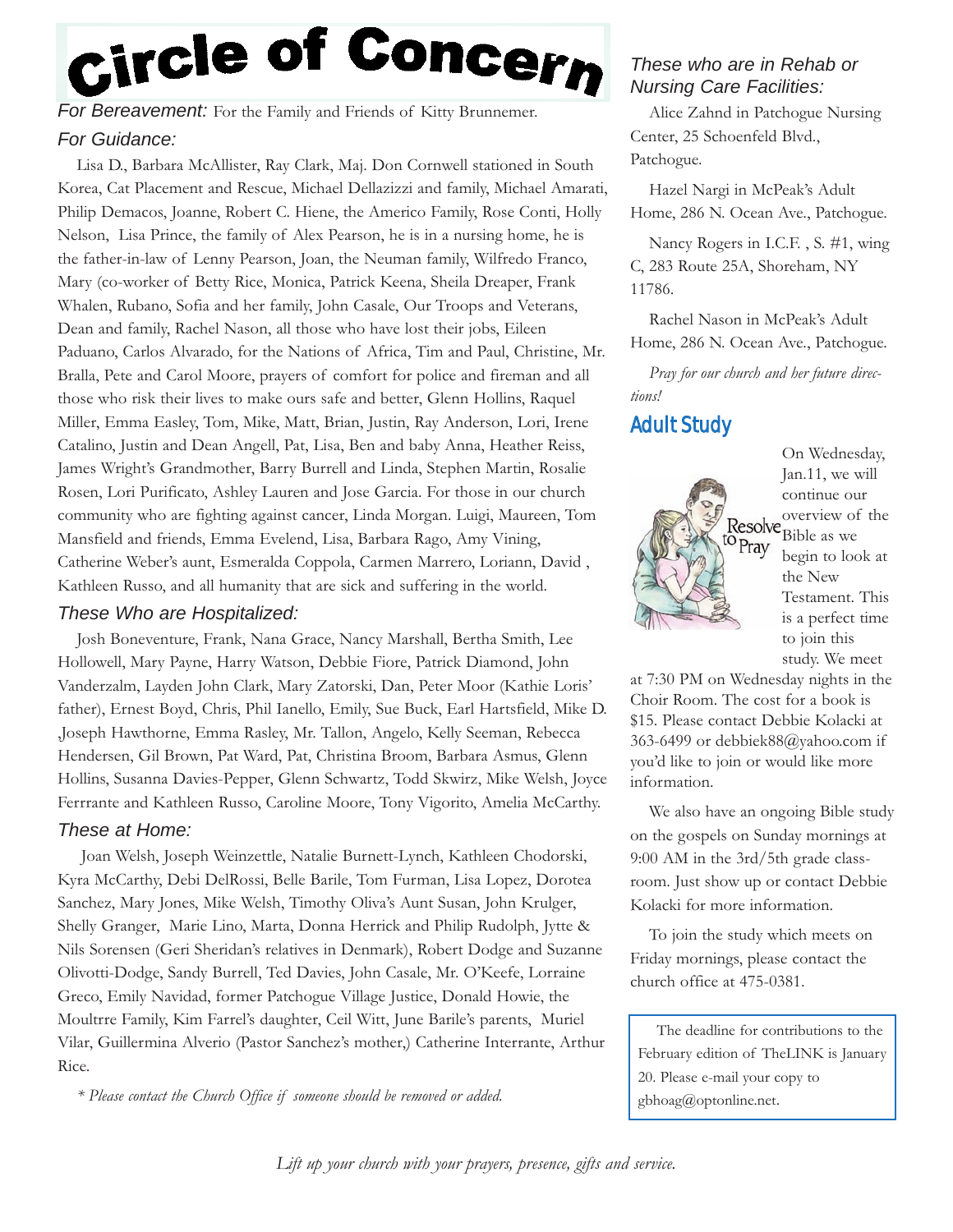

#### A Christmas Carol Is A Smash

The Larry Body directed version of Dickens' "A Christmas Carol" was presented in our sanctuary on Dec. 9 and 10. Attendance both nights was excellent and we made \$2,829 for our church.

Many, many thanks to everybody involved. The commitment over a period of weeks was tremendous. Special thanks to Larry, and to the co-producers, Barbara Becker and Wendy Hollowell. In the picture above, the cast posed before the Friday night performance. They include Carl Di Modugno as Scrooge and Bill Queresimo as Marley. Also, Brenda Klingel, Christopher D. Fretto, Lenny Baer Pearson, Robert Murphy, Danielle Alfred, Dominique Napolitano, Abdiel Sanchez, Meghan O'Leary, Emma Shea Sparling, Sasha Kratz, Sarah Lynch, Don Kolacki, Debbie Kolacki, Wendy Hollowell, Gayle Hernandez, Don Miller, Jennifer Kratz, Robert Hindia, Mary Berkowitz Pirraglia, Kyle Matthew Niehr, Christopher Reynolds, Kody Miller, Kathleen Wells, Robert

Hindla, Helen Smith, David Hollowell, Jacob Miller and Liana Pirroglia. Kyle Miller. Jacob Miller, Kyle Niehr, Liana Pirraglia, Suzanne Bannon and Julie Anne Lynch were in the ensemble. George Hoag was the narrator, Martha Campanile and Irma Gurman were the pianists, Carolyn Willis Falvey played the flute and Jen Parry and Maria Glucker were the violinists. Carol Kirshner was the costume mistress, Dan Schappert and Max Neukirch handled the lighting and Suzanne Bannon was the assistant stage manager.

This was a major unpaid committment by many people from outside our church and we are very grateful.

Co-producer Barbara Becker notes that Charles Dickens wrote his classic Christmas story in 1843, but its message is just as relevant today. The message is that love and generosity of spirit are worth more than all the wealth in the world, and, once you understand that, you can change your life. How well that resonates with Jesus' message of hope and redemption.

#### **Stewardship**

Our congregation has answered Christ's call to feed the hungry and clothe the poor. Through our food pantry, Wesley Dinners, and your donations of clothing, many people had a nicer holiday season.

The Thanksgiving Dinner was like a story out of the Bible. When a course began running low, a member of the congregation or friend of the church came in with what was needed. Some eighty seven people ate from one to three full plates of food, and then asked for take home dinners. There was enough food left over to fill a car that brought it to Pleasant Gardens in Bayport. The number of volunteers to cook or serve was great. Barbara Becker and the members of the Wesley Dinners Committee thank all those who provided food or help at the Thanksgiving and Christmas season dinners.

*Continued on Page 4* The Patchogue Kiwanis club provided Thanksgiving baskets to our church to be given to anyone in need. These good people also gave our church a large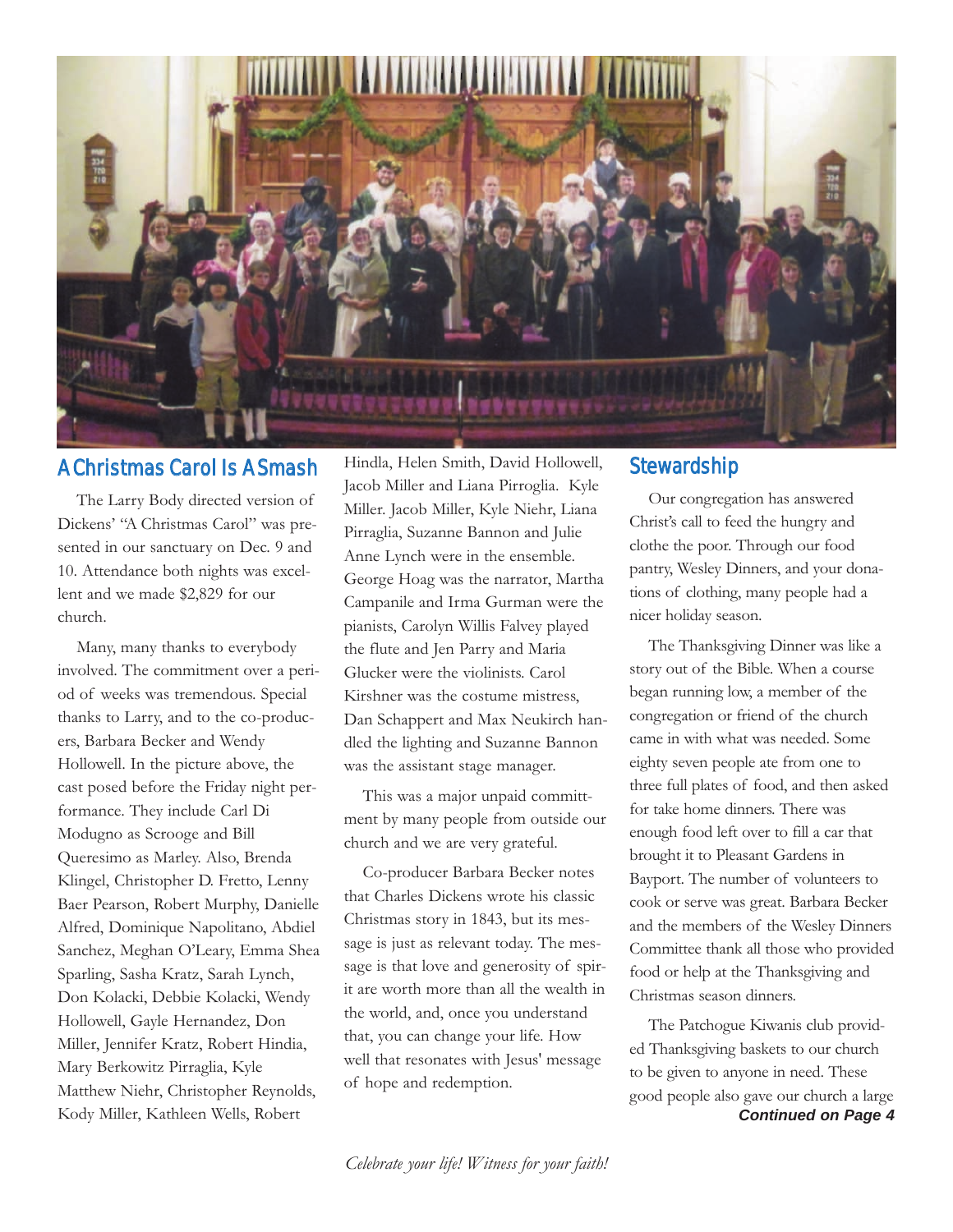

I took a journey on the second weekend of November. You may ask if going to Bay Shore on a Thursday evening, and returning 72 hours later, really qualifies as a "journey". The answer is yes. Most emphatically, Yes.

I read a sentence from the Walk to Emmaus pamphlet during the announcements on December 4th, which refers to the "… experience of Christian love in action that will equip you for new levels of grace-filled service and leadership." It certainly does that.

It also poses several questions, among which are "Who should go to Emmaus?", "What happens

on the Emmaus weekend?", "What happens afterward?", and "What is the Walk to Emmaus?"

My personal answer to the first question, and the main reason I chose to go, is bullet-pointed right in the pamphlet: "may have unanswered questions about [my] faith". I re-read it all the way through while writing this, and everything in the flyer is straightforward, true and accurate. Also, in the pamphlet all those questions are in capital letters. In retrospect, this is funny, because even now I find myself wondering: "What IS the Walk to Emmaus?"

None of those who attended before me told me any of the details, other than what is already printed in the pamphlet. Looking back, I realize there are two reasons for this: 1) in spite of the fact that a number of people are participating in the same exercises and experiences, it is an intensely personal journey, and had I been told some of the details, it might have lessened the journey for me (I overanalyze things – duh); and 2) I simply can't explain what happened there, except to tell you that I have never felt the presence – and love - of God, Jesus, and the hearts of His children more directly or powerfully.

Perhaps the best way to answer the question lies in the things that have happened subsequently in my life. I have re-committed myself to Jesus, after having been "born again" 39 years ago, and simply walking away from Him. My prayer time is now fresh and vital and crisp, like a cool fall morning. I have a sense of real peace in my heart – not all the time (after all, I still drive the L.I. Expressway most weekends!), but now I know where to go to find it. And, as it relates to our church right here: I now realize that there is a huge difference between "Tom doing God's work", and "God working through Tom" – kind of a perspective thing, if you will…

I don't know what God will do in your life if you take this journey. I can only tell you that, for me, I'm really glad that I did it. God's grace is a gift – now I really understand just how precious a gift it is. Yours in Christ.

*—Tom Bracken*

The Walk to Emmaus **Stewardship (from Page 3)** 

number of wrapped gifts that were given to members of the church, those in the ESL class or at the Christmas season dinner.

Our MYF is forging ahead in doing Christian work. They collected items for the "Adopt a Grandparent" program. Christmas packages were given to our shut- ins during Christmas week. They visited McPeaks Adult Home to deliver some of the gifts and did caroling for the patients.

The MYF is planning a movie outing in January, the date TBA. They are planning a "Smile Train" fund raiser for the spring. The Spaghetti Dinner this year will be raising money for children with cleft palates. Every \$250 they raise will provide an operation to correct these deformities.

Kathie Wells' Stewardship Campaign letter and questionnaire provided lists of those who would be willing to help in the food pantry, the office and many other needed areas. Tom Bracken, our Financial Secretary, works countless hours, especially at the end of the year on your statements. On top of this, he also supervises the counters.

There are many good stewards. One family has donated their holiday bonus for the last several years. A recent member has become our guardian angel. He installed new wiring and lights for "A Christmas Carol". A Salvation Army officer who attended the band concert, donated \$1,000 for our building.

Listening to the comments on the beauty of our sanctuary at the concert and at "A Christmas Carol" filled me with pride. Sometime it takes others to see what we take for granted.

*—Dave Holowell, Stewardship*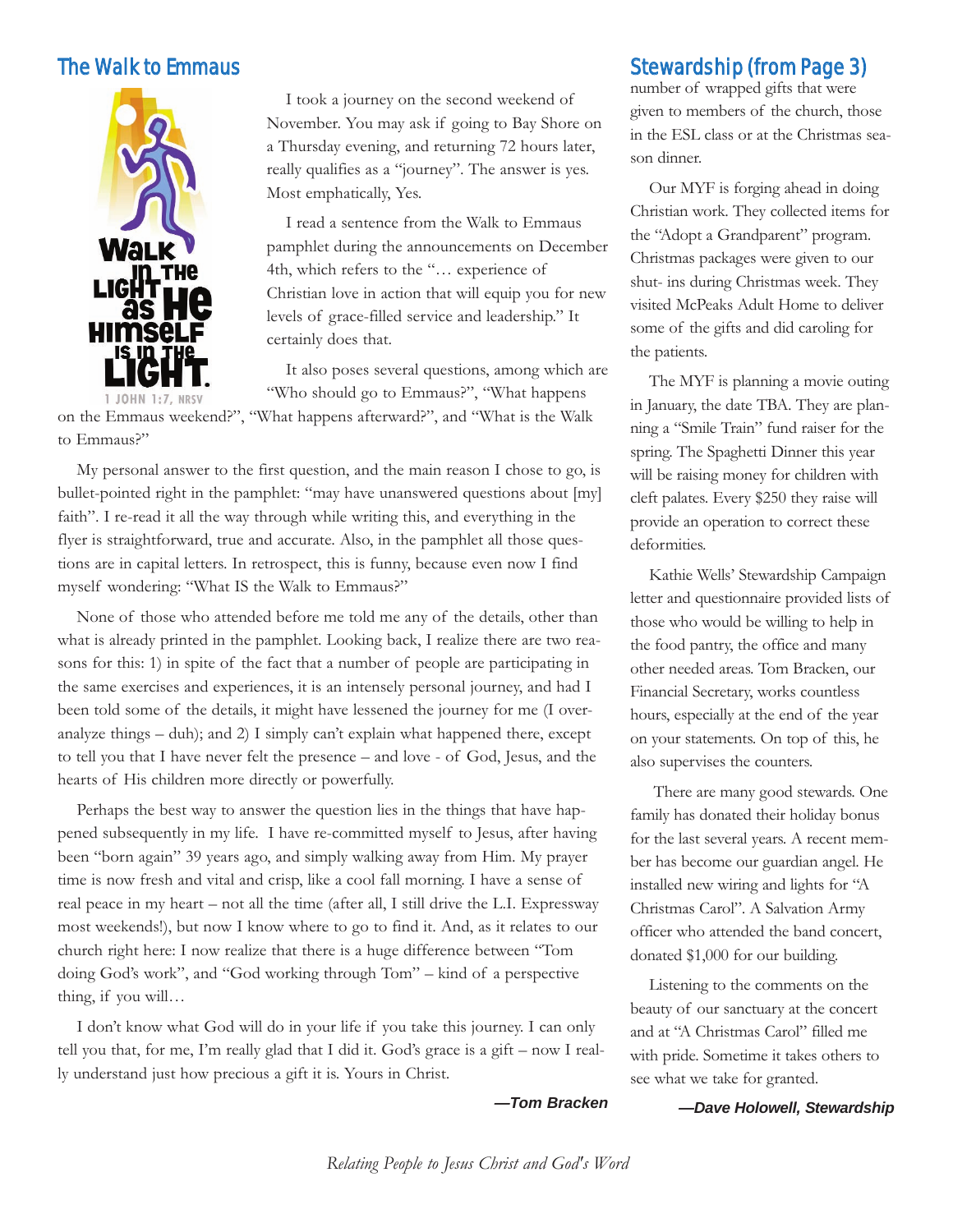# **United Methodist Church of Patchogue January 2012**

| <b>Sun</b>                                                                                                                         | Mon                            | <b>Tue</b>                                                                                                     | <b>Wed</b>     | Thu                                 | Fri                                                | <b>Sat</b>                                       |
|------------------------------------------------------------------------------------------------------------------------------------|--------------------------------|----------------------------------------------------------------------------------------------------------------|----------------|-------------------------------------|----------------------------------------------------|--------------------------------------------------|
| $\boldsymbol{l}$<br>$10$ a.m. $-$<br>Communion<br>Worship/Sunday<br>School                                                         | $\overline{2}$<br>$7 p.m. -AA$ | $\mathfrak{Z}$<br>$10$ a.m.-Noon-<br>Food Pantry<br>6:30 p.m.-ESL<br>$7:00 p.m. -AA$<br>7:30 p.m.-<br>Recovery | $\overline{4}$ | 5<br>$7:30$ p.m.-Choir<br>Rehearsal | 6<br>7:00 p.m.— $N/A$<br>7:30 p.m. $-$<br>Recovery | $\overline{7}$                                   |
| 8<br>9 a.m.--Bible Study<br>10 a.m.-Worship/<br>Sunday School<br>Un-hanging of the<br>greens<br>11:30 a.m. $-$<br>Finance/Trustees | 9<br>$7 p.m. -AA$              | 10<br>$10$ a.m.-Noon-<br>Food Pantry<br>6:30 p.m.-ESL<br>$7:00 p.m. -AA$<br>7:30 p.m.-<br>Recovery             | 11             | 12<br>7:30 p.m.-Choir<br>Rehearsal  | 13<br>$7:00 p.m. -N/A$<br>7:30 p.m.-<br>Recovery   | 14                                               |
| 15<br>10 a.m.-Worship/<br>\Sunday School                                                                                           | 16<br>$7 p.m. -AA$             | 17<br>$10$ a.m.-Noon-<br>Food Pantry<br>6:30 p.m.-ESL<br>$7:00$ p.m. $-AA$<br>7:30 p.m.-<br>Recovery           | 18             | 19<br>7:30 p.m.-Choir<br>Rehearsal  | 20<br>7:00 p.m.— $N/A$<br>7:30 p.m.-<br>Recovery   | 21<br>$8:30$ a.m.-<br>Defensive Driving<br>Class |
| 22<br>10 a.m.- Worship/<br>Sunday School                                                                                           | 23<br>7 p.m.-- AA              | 24<br>10 a.m.-Noon-<br>Food Pantry<br>6:30 p.m.-ESL<br>$7:00 p.m. -AA$<br>7:30 p.m. $-$<br>Recovery            | 25             | 26<br>7:30 p.m.-Choir<br>Rehearsal  | 27<br>7:00 p.m.— $N/A$<br>7:30 p.m.-<br>Recovery   | 28                                               |
| 29<br>10 a.m.- Worship/<br>Sunday School                                                                                           | 30<br>7 p.m.-- AA              | 31<br>$10$ a.m.-Noon-<br>Food Pantry<br>$6:30$ p.m. $-$ ESL<br>$7:00 p.m. -AA$<br>$7:30$ p.m.—<br>Recovery     |                |                                     |                                                    |                                                  |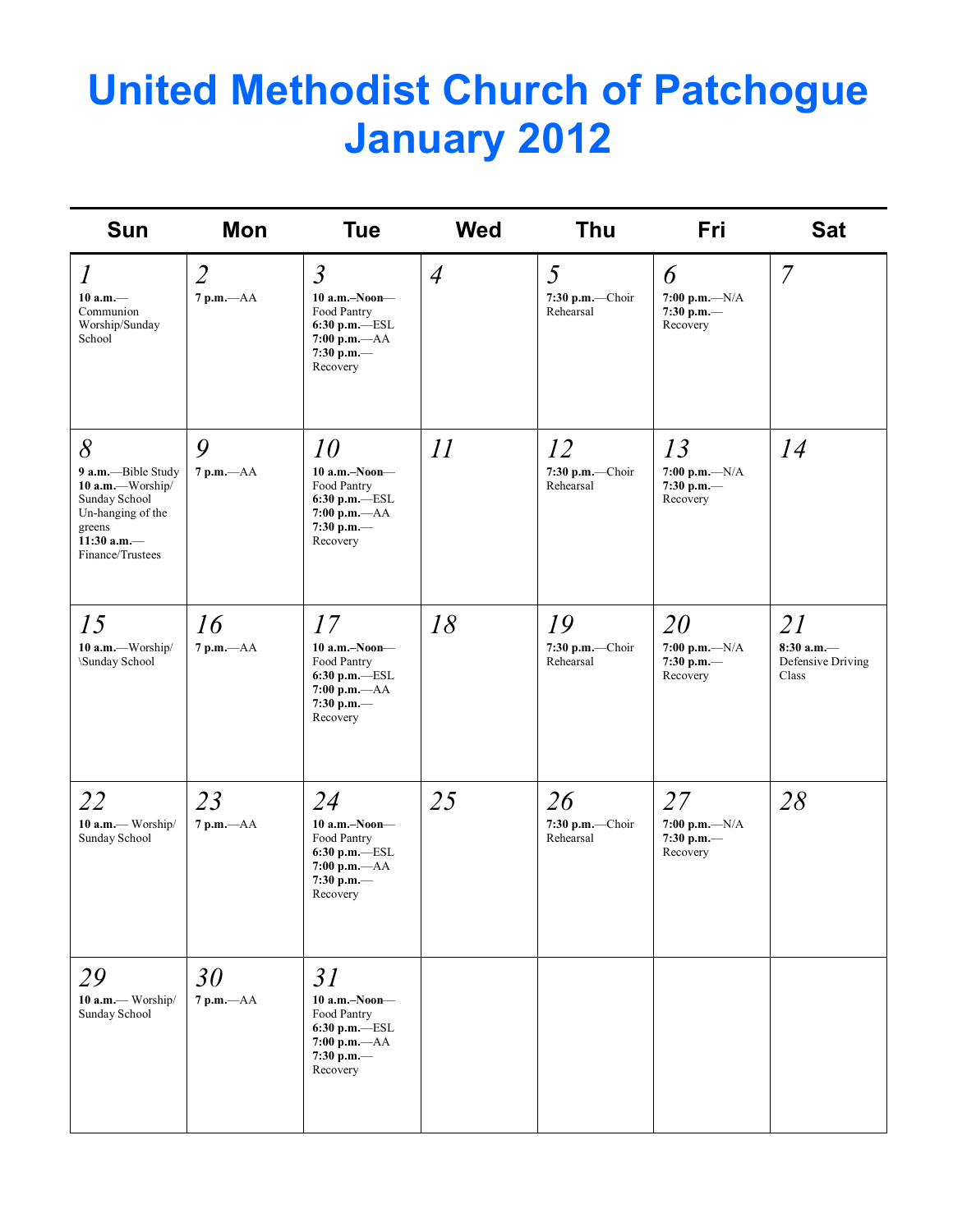

May the new year find you happy, healthy, and blessed. Yours in Christ.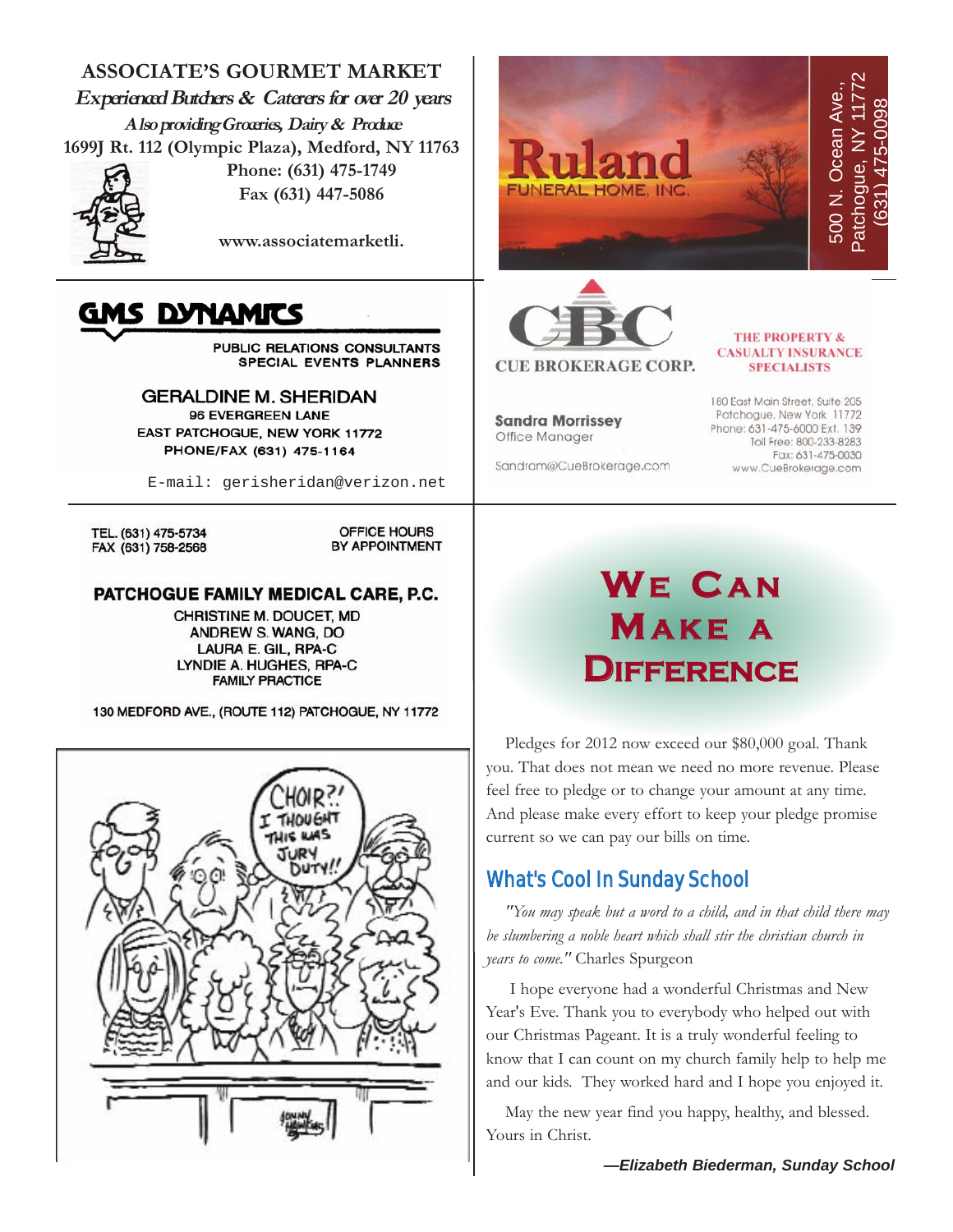### United Methodists Score High In Survey

United Methodists rank highest in favorability among five different faith groups in a new survey conducted by the Southern Baptist Convention's research arm.

The research shows United Methodists are held in more favorable regard by the U.S. public than Catholics, Southern Baptists, Mormons or Muslims, according to LifeWay Christian Resources of the Southern Baptist Convention.

"(United) Methodists are well liked and there is great opportunity if (United) Methodist churches will seize the opportunity that this positive perception provides," said Ed Stetzer, president of LifeWay Research. "If they will show and share the gospel with their neighbors and plant evangelistic churches … they can turn a good reputation into a gospel opportunity."

The study was conducted in September after the president of the Southern Baptist Convention appointed a task force to consider a possible name change for the 166 year-old denomination.

A group of 2,144 online respondents was shown the names of five denominations or faith groups and asked to "indicate if your impression is very favorable, somewhat favorable, somewhat unfavorable, very unfavorable, or you are not familiar enough to form an opinion." Sixty-two percent claimed a very or somewhat favorable view of United Methodists compared with 59 percent for Catholics, 53 percent for Southern Baptists, 37 percent for the Church of Jesus Christ of Latter-day Saints (commonly known as Mormon), and 28 percent for Muslims.

Because the LifeWay survey focused on gauging the need for a name change,

respondents were also asked whether seeing any of the five faith groups' names on the church sign would be an indication to them that this was "not the church for me." Other than nondenominational churches, United Methodists had the lowest rating — 26 percent, meaning the name is not a deterrent.

For the Rev. Larry Hollon, chief executive officer of United Methodist Communications, the LifeWay survey reflects the impact of the church's public messaging campaigns. It follows research by other organizations showing that the denomination's media awareness campaigns have raised the church's profile in the past decade.

"The research confirms that external media are significant in influencing how people perceive religious organizations," Hollon said. "Our efforts to reach people through these channels have had positive results."

The United Methodist Church was included in the survey to represent the mainline Protestants among the sample, according to LifeWay Research.

"Since the Southern Baptist Convention is the largest evangelical denomination, four other denominations or faith groups were selected for comparison. The Catholic Church is the largest denomination in the U.S. The United Methodist Church is the largest mainline Protestant denomination in the U.S. Latterday Saints (Mormons) and Muslims were chosen as examples of large groups not typically categorized in one of those first three categories," said Scott McConnell, director of LifeWay Research.

LifeWay also found that "two-thirds of Americans are without strong feelings in regards to all the Christian faith groups included in the survey, with a third or less

either very favorable or very unfavorable to them."

The Lifeway research reinforces the findings of a 2008 Gallup poll that showed United Methodists have the highest positive ratings of religious and spiritual groups in the United States.

The United Methodist Church has had a decade-long effort to raise awareness of the church through its Igniting Ministry and Rethink Church initiatives. The church began the "Open hearts. Open minds. Open doors." advertising campaign in 2001 to increase awareness and recognition of the denomination's basic beliefs and to promote willingness to visit a United Methodist congregation.

Research on the effectiveness of the advertising reflected a steady increase every year from 2001 to 2007. Acknowledging the need for the church to reach a younger demographic, the campaign evolved in 2009 with the launch of Rethink Church, an effort aimed at globally minded 18- to 34-year-olds to highlight the opportunities available within United Methodist churches to make a difference in the world from literacy programs to feeding the poor.

#### **Making a difference**

Global service events also serve as physical entry points for seekers. United Methodist churches around the globe joined for Change the World, a two-day service event in May 2010 and 2011. More than 100,000 people from 1,000 churches in 13 countries hosted events in which volunteers distributed food, planted gardens, tutored youth, raised funds for worthy causes and more. In 2011, church participation increased, dispatching 250,000 volunteers and serving more than 3 million people.

*—Joey Butler, UMNS*